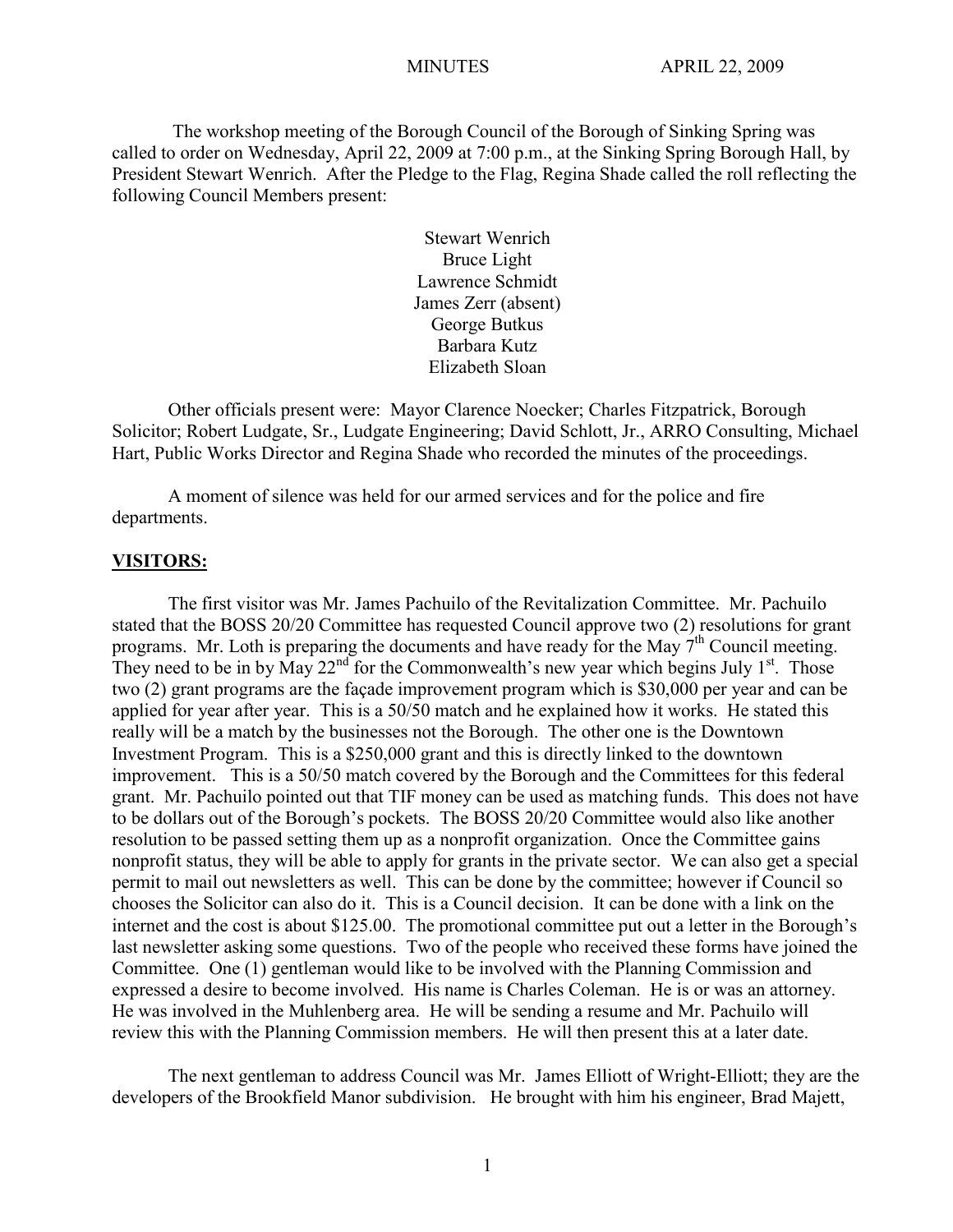## **VISITORS (cont'd):**

and three (3) representatives of Schloch Company. They wanted to go over with Council their projected time schedule for the next several weeks. He called on Mr. Rick Grant of Schloch to introduce his crew and also to share that plan with Council. He introduced Mr. Cory Ernst, the Superintendent, Don Swayzing, who is director of sidewalk operations, and he is Chief Estimator for the company. They had met earlier with Mr. Elliott and they have come up with a schedule. They will be starting work immediately (beginning of May). They will follow through and be ending up the project June  $17<sup>th</sup>$ . Mr. Fitzpatrick asked Mr. Hart exactly what must be done. Mr. Hart stated he believes most of the concrete work is complete. He said some of the waterlines need repair and then the street renovations need to be done. Mr. Fitzpatrick questioned if there was any question as to what has to be done. It was decided everyone was in agreement with what must be done. They had prepared a schedule and handed it out to Council. There is an opportunity to get it completed sooner however in reality they believe it will take till mid June. Regarding the sanitary sewer, there was a punch list made and they are aware of that. Most of that is completed and that was dated December 11, 2008. There are some minor things, like as builts which are being completed by Stackhouse. There are some review issues on the video, and some minor superficial issues to be adjusted. Mr. Schlott stated there are some sewer issues. One of them is an easement issue, another is a dressing up of some as builts drawings, the observation ports on the sanitary sewer laterals; the protection cover and the sealing of those was at question. He believed these issues were covered not by them, but by Ryan Homes. Mr. Fitzpatrick stated that still is an improvement that must be completed. Mr. Fitzpatrick questioned if we had anything from Ryan Homes as to when they will complete that. Mr. Elliott stated we do. He spoke to their contractor and he is about 25% finished and he is expected to have all his clean up items finished by the end of next week. Mr. Fitzpatrick stated that the middle of May would be a good predication for Ryan Homes to be completed with their issues. Mr. Elliott said yes, early May. Ms. Sloan wanted all of Council to get copies of the punch list. They will see they receive one. The only issue is the storm water line that runs between lots 31 and 32 was never televised. Mr. Hart questioned if that would be televised. There is a problem with that area. There is a swing set located there and it is hard to televise. Mr. Elliott stated that the property owner did not want it televised as they didn't want equipment running over their property. They placed the swing set there. Mr. Elliot did not know if that had been moved. Mr. Hart did not know that either and he will look into that matter as well. A brief discussion ensued as to the size of the pipe. They apologized for the delay and thanked Council.

## **BUSINESS:**

The first item was finances. Mr. Michael Setley stated Mr. Jaime Schlesinger of his office was handing out papers. Mr. Setley stated that interim financing has become easy for us. Mr. Setley stated that Mrs. Shade and Mr. Schlott were up to the PENNVEST meeting and we have been approved for a 5.5 million dollar low interest loan. This is the interim financing that will allow us to move forward with this project till the PENNVEST loan closes. We will be able to use this money from the bank to pay the bills and then we can seek reimburse from PENNVEST. The second piece is to reimburse the Borough for capital expenditures that were already paid out of our operating funds and to provide funding for some potential acquisition of property along Queen Street for alignment for a traffic signal. Mr. Setley had Mr. Schlesinger explain about the bidding process for the loans. They met with the committee that was appointed by Council and they are in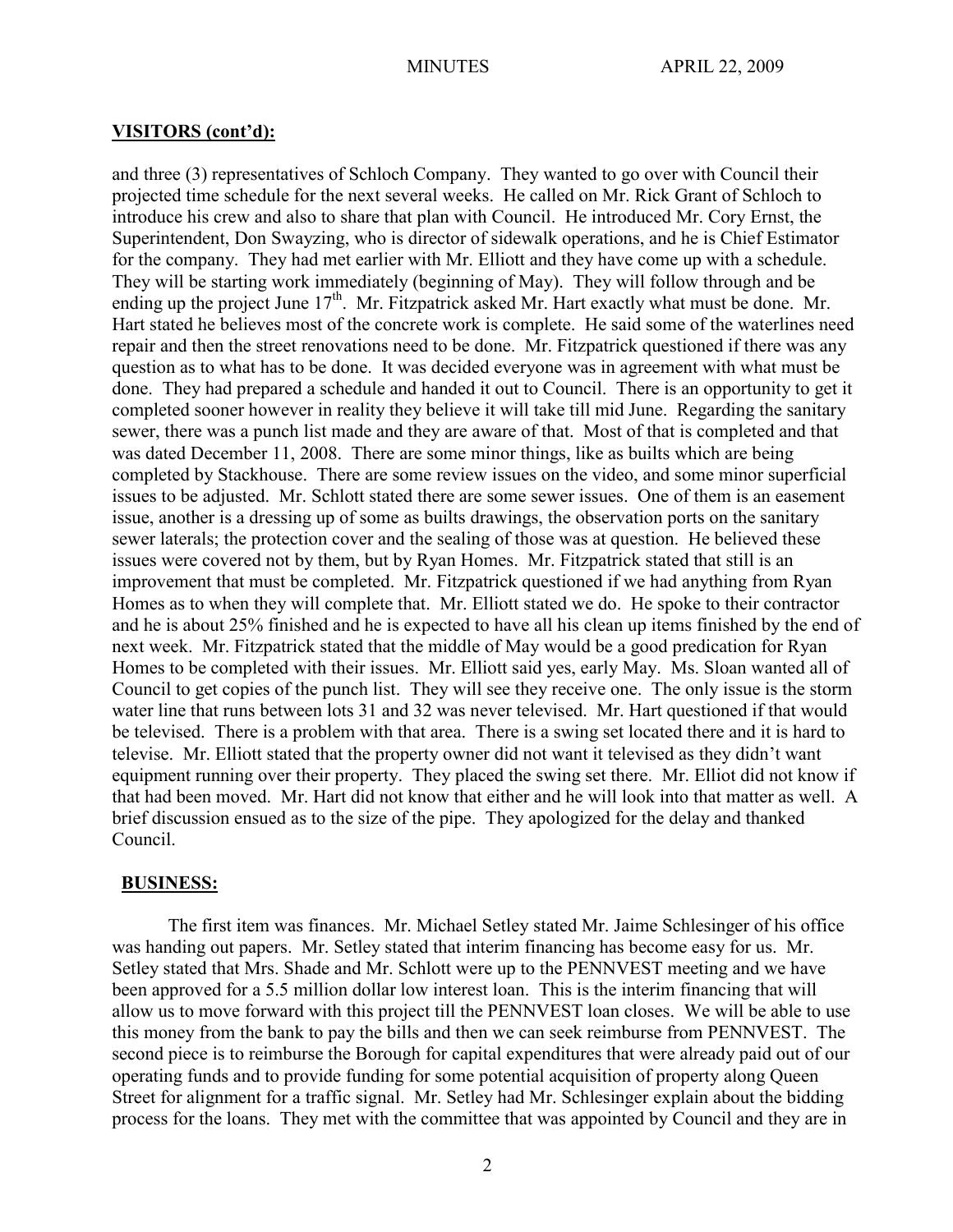agreement to the findings as well. Mr. Schlesinger stated they went out to banks. They did an analysis comparing all the banks. One (1) of the things they requested from the banks was a lack for prepayment. This means we could use it without penalty and second a draw down option. He explained what that was. They asked for the sewer portion to be a three (3) year loan with a maturity. Based on estimates they feel we should have it done prior to that. He spoke on the million dollar loan first. They received responses from National Penn Bank as well as VIST Bank. The best proposal in their opinion was National Penn Bank. The reason being that there was no requirements to have accounts there and such. More important the cap rate is a little better. He explained this. We are fixed for the first seven (7) years at 4.69%. He continued to explain what might happen for rest of the loan. He stated based on the National Penn loan if you assume a 4.69% for the first seven (7) years, we would then received a 4.24% for the remainder. If you assume this, the most you will be paying is 4.48%. However we have asked for a cap rate, which is the highest it will ever be, is 6.25%. He continued to explain how it will work and rates we might end up paying. A discussion ensued. Mr. Schlesinger explained what we will have to budget for both of the loans is National Penn Bank is about \$47,000.00 dollars for the VIST proposal it is about \$52,000.00. However the total debt service based on historical averages in this case, the National Penn proposal is about \$1,722,000.00.00; VIST is \$1,851,000.00. He explained why the numbers are so different. A discussion ensued. They both have a drawn down option. (A copy of this information will be attached as part of the record). Payments are made semi annually. They recommended National Penn Bank. For the 5.5 million dollar sewer loan they recommend National Penn Bank as well with an interest rate of 4.22%; it is a draw down loan. The other proposal was from Susquehanna Bank; this is a variable rate proposal so you will not be aware of what you will have. Mr. Fitzpatrick asked Mr. Schlesinger to explain the relationship between the PENNVEST loan and the interim financing. He stated the PENNVEST loan is basically a pay as you go. You need to have a line of credit set up to pay the bills. Once you are done or you pay a bill you submit a requisition to them and they will pay you back. PENNVEST will not give you money until you spend the money. Ms. Sloan questioned in the interim we are picking up the interest to which he said that was correct. Mr. Setley stated we have adjusted the sewer rates as well. We are not asking the General Fund for help. Mr. Butkus stated we probably won't use the entire amount to which Mr. Setley agreed. A discussion ensued as to about how much we might need. Ms. Sloan stated when we went out for bids we didn't know we had that PENNVEST money. She wondered if that changed our rates at all as we now have PENNVEST backing. The answer was no. Ms. Sloan questioned if these were the best rates we were going to get to which they stated yes. The two (2) Ordinances for this have been advertised. Mr. Fitzpatrick has reviewed them; we need them to go forward. We need to separate motions. Mr. Butkus asked what the full life of the General Fund loan was. They answered twenty (20) years. Ms. Sloan asked what the rate was on the \$1,000,000 loan. The rate was 4.65% and then variable after that. And the cap rate is 6.25%. Mr. Schlesinger stated we probably will renegotiate on that loan at some point. Mrs. Kutz made a motion to proceed with the General Obligation Note for \$1,000,000.00 with National Penn Bank; seconded by Mr. Schmidt. Mr. Light requested a roll call vote and Mr. Fitzpatrick agreed. AYES- 5, NAYS – 1 (Mr. Butkus), ABSENT – 1 (Mr. Zerr); motion carried. Mrs. Kutz made a motion for the \$5,500,000.00 sewer plant loan with National Penn Bank; seconded by Mr. Butkus. A roll call vote was taken.  $AYES - 6$ , NAYS -0, ABSENT – 1 (Mr. Zerr); motion carried. They thanked Council and Council thanked them for their hard work.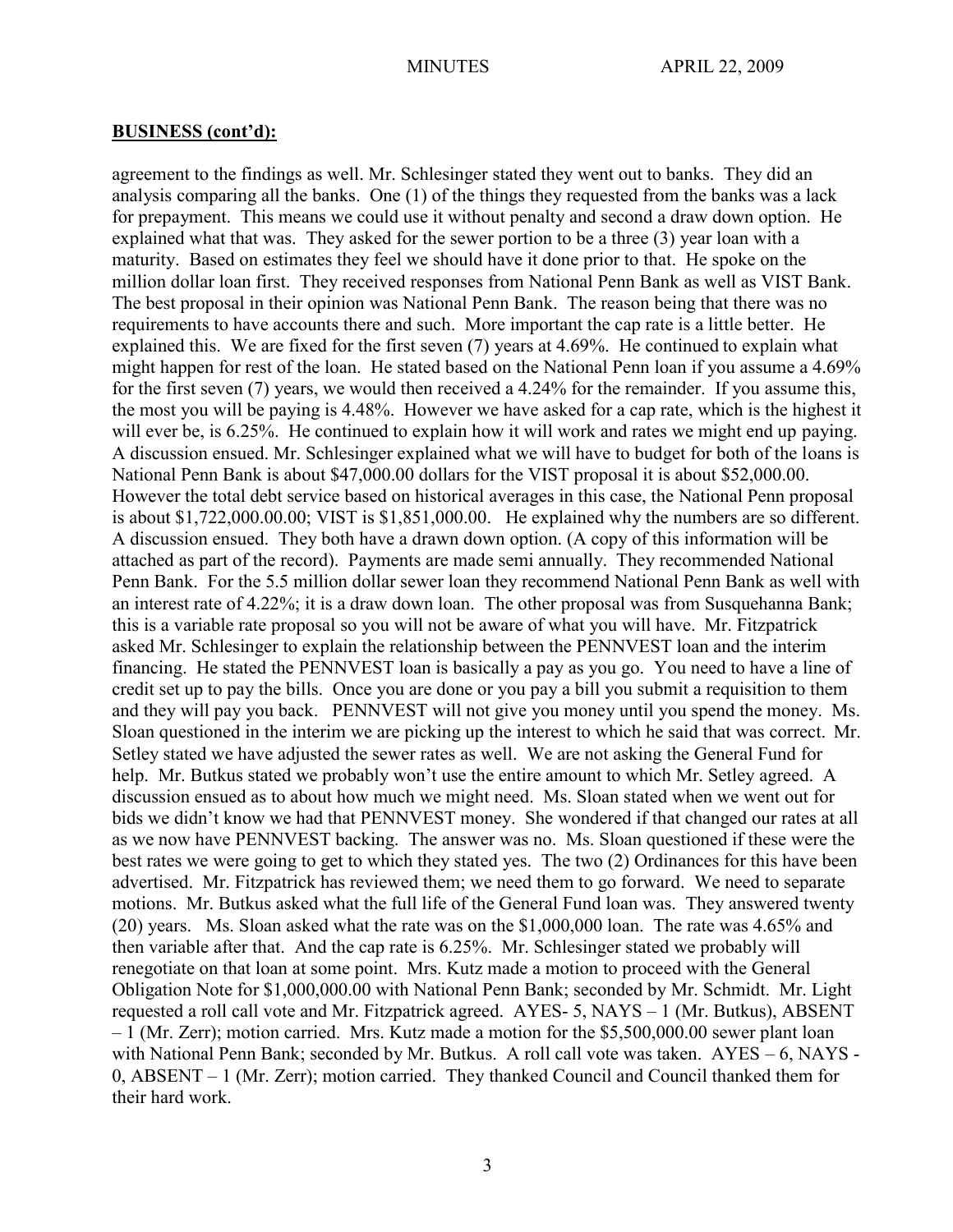Mr. Ludgate has spoken to Mr. Fegley (appointed conflict counsel) and they are going to be beginning discussions with the developer. Mr. Ludgate was requesting that Council appoint a committee of one (1) or two (2) to work with the Solicitor and himself for negotiation purposes with the developer of the Boscov's site. There might be a need to share costs. Some of these items will be needed to be decided upon. A brief discussion ensued when plans might be submitted. Mr. Ludgate feels preliminary plans will be submitted in May. This is something that should happen before plans are submitted. Ms. Sloan stated you want a few members of Council who will be negotiating on behalf of Council to which Mr. Ludgate agreed. Mr. Wenrich stated we already have a finance committee together to review issues. Mr. Wenrich requested that Ms. Kutz and her team work on this. Mrs. Kutz and Mr. Schmidt agreed to be part of this.

Mr. Wenrich asked Mr. Schlott to explain the benefits of his hard work that was correctly appreciated. Mr. Schlott said it was more Mrs. Shade's effort than his. Mr. Wenrich thanked both and said it was a joint venture. Mr. Schlott stated at the PENNVEST meeting that past Monday, we received a 5.5 million dollar loan was awarded for our waste water treatment plant. The interest rate is very good. Mrs. Shade stated the rate is 1.274% for the first five (5) years and 2.547 (these are the verified amounts) for the remaining years of the loan. Ms. Sloan stated it is a gift. Following that approval we received an e-mail from them extending us the offer. Unfortunately we were not able to receive any grants from PENNVEST. However we still have the H20 grant application out there. We were informed that there were 55 projects submitted for one (1) area alone this time. Very few were even considered however our project rated very high. We are working on the self liquidating report. Mr. Schmidt questioned when we need to respond and have all the information in. Mr. Fitzpatrick and Mrs. Shade both believe it is the end of May. We need to have DCED approval. It takes about 20 days for approval. Mr. Wenrich thanked him again.

The next item was the fire company merger ordinance. Mr. Fitzpatrick stated the Ordinance for the intermunicipal agreement has been advertised in the Reading Eagle. It will be known as the Western Berks Fire Department. It will consist of fire companies located in Lower Heidelberg Township, Sinking Spring Borough, South Heidelberg Township, and Wernersville Borough. The Ordinance would provide the effective date of July  $1<sup>st</sup>$  of 2009. The bylaws were distributed along with the agreement. There have been no changes. This has been going on for many months and was headed by Mr. Brian Clements. Mr. Fitzpatrick questioned if there was any discussion on this before a motion would be made to adopt it. Ms. Sloan questioned why Fritztown was not mentioned in there. Mr. Fitzpatrick stated South Heidelberg Township is mentioned and that encompasses them. Mrs. Kutz had a question for one (1) or our fireman. She stated her father lost a business to fire so she knows how devastating that can be. She questioned Mr. Matthew Zerr if in his heart he felt this was the best thing we can do. Mr. Zerr said he feels this merger needs to be done. He said currently we have about 500,000 volunteers statewide. He continued that the four (4) departments work very well together. They are pooling their resources (their manpower, equipment, monetary). This is going to save everyone from total collapse. We can't keep going individually. Mrs. Kutz questioned if this was because of the lack of volunteers. Mr. Zerr said absolutely. He said who wants to commit the time anymore. Everyone has families. He said he has a wife; Harry sitting out there has a wife and kid. He continued it is getting harder and harder. Who wants to go out at 3:00 in the morning? He went on to say that being a volunteer is a gift to the community. With this merger, the four (4) department merger is a gift to everyone. Mrs. Kutz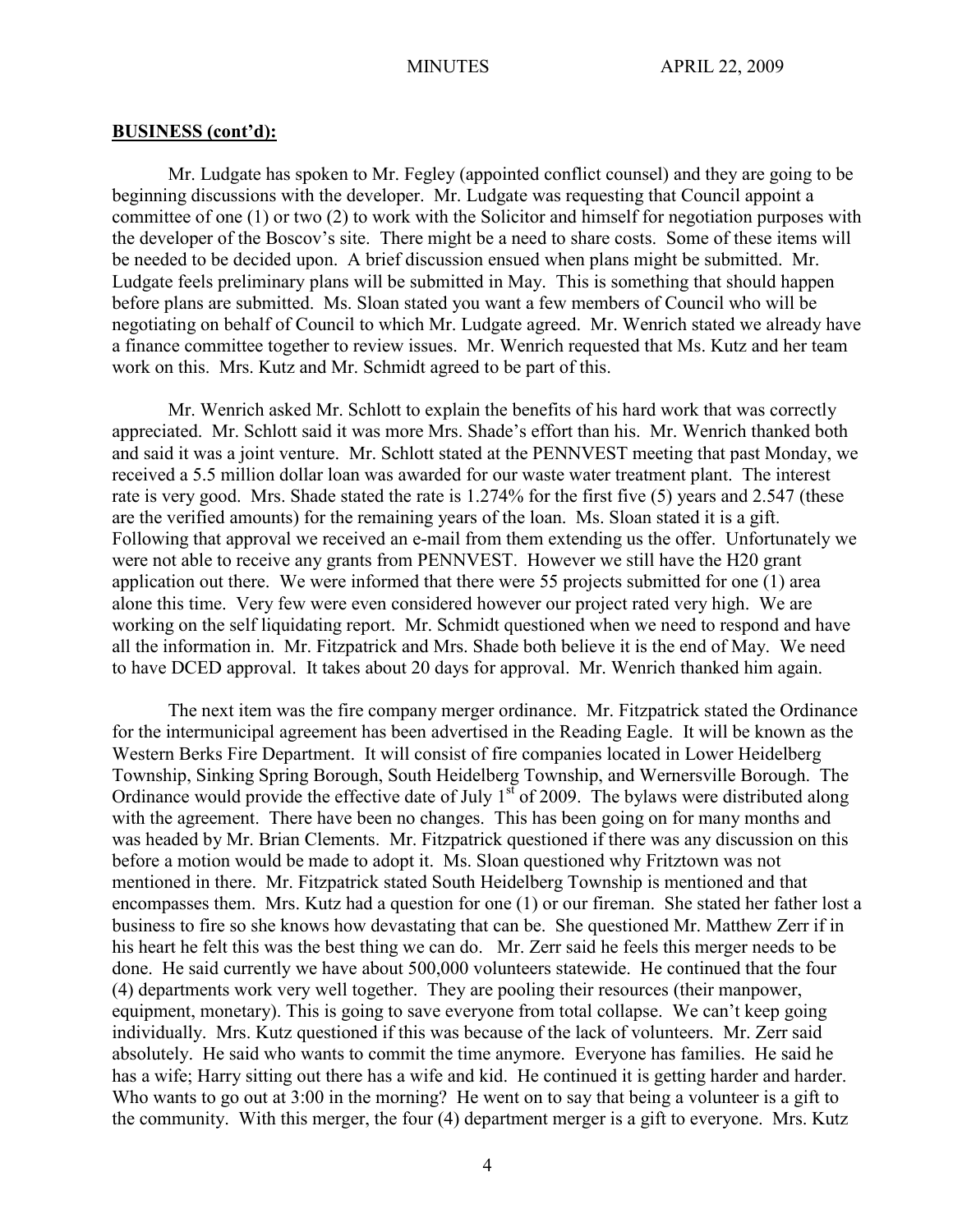questioned if it was ever looked at putting a paid fireman or two at our own station. Mr. Zerr stated he has not been involved in any of those discussions so he can't answer that. Ms. Sloan asked Mr. Zerr to go over the hours of training they need to put in. He stated to go into a burning building you need 188 man hours of training. He explained what is in that 188 hours of training. He said in one (1) year alone he personally has 700 hours of training. He explained that takes away from his family time. Mr. Zerr feels it will help with family time. If he is at dinner at the alarms drop, he doesn't need to run out or worry if there will be enough people to get to that fire. He has forty (40) other guys that can respond. Mr. Wenrich questioned if the paid drivers were only for the daytime. Mr. Zerr said as far as he knows that was correct. Currently night time response is not an issue as most people work during the day. Mrs. Kutz thanked him. Mr. Wenrich thanked him for his dedication as well. Mr. Fitzpatrick explained this is cost sharing for the four (4) municipalities. Sinking Spring's share would be just about 20%, 19.72% which is based on the tax assessment as they relate to the four (4) municipalities. The Borough of Wernersville is 10.85%, South Heidelberg is 36.17%, and Lower Heidelberg is  $33.27\%$ . In the first year effective July 1<sup>st</sup>, Sinking Spring will contribute 67,556.00 based on the projected budget and the percentage share that we bear. The projection is that this will increase as the years go by because there will be paid fire drivers that will be in the second year. The question has been raised about the debt. There is some debt that the Borough is obligated to in regards to fire equipment. This debt will be assumed by the merged company but will not be paid off. We shall be indemnified and saved harmless against any obligation on our part to pay that debt; the merge company will pay that. Some of the other issues, Mr. Butkus asked the question if our equipment will remain in the Borough. That is what is intended however there is no guarantee on that. The building that houses the equipment will continue to be used by the merged company. The equipment that is there now will remain there unless of course it is needed in another municipality however it will be housed here in the beginning. As this evolves there will be replacement of equipment. In ten (10) years it might be impossible to determine who contributed what. There is a provision which would allow the Borough or any of the municipalities to withdraw from this agreement. If it is done after three (3) years there would need to be court approval of who would get what equipment back. If done within the first three (3) years there is a provision that the equipment comes back. Mr. Wenrich questioned what happens if one (1) of the trucks get ruined who gets the insurance money. Mr. Fitzpatrick stated the bank. Mr. Wenrich stated we would have to cover that debt then. Mr. Fitzpatrick stated the merged company needs to maintain insurance on that equipment. If there is destruction they will have to pay. Mr. Wenrich asked if that was in writing to which Mr. Fitzpatrick stated it probably is in the loan document and since they are indemnifying us and that is in writing then that takes care of it. Ms. Sloan made a motion to approve the Ordinance authorizing the entry into an intermunicipal agreement for the purpose of merging four (4) municipalities' fire companies into Western Berks Fire Department; seconded by Mr. Light. Mr. Wenrich requested a roll call vote. AYES – 5, NAYS – 1 (Mr. Wenrich), ABSENT – 1 (Mr. Zerr); motion carried. Mr. Wenrich stated even though he cast a "NO" vote he will give his full support to the company. The Ordinance must be approved by Mayor Noecker as well. Mr. Fitzpatrick asked Mayor Noecker if he was in approval to wish he responded he was. Mr. Brian Clements stated Council needs to appoint two (2) members to the Board of Trustees. Mr. Wenrich feels it should be two (2) members of the Safety Committee. The members are Mr. Zerr and Ms. Sloan. Mr. Fitzpatrick stated there needs to one (1) elected official and one not elected. Mr. Clements stated that South Heidelberg requested two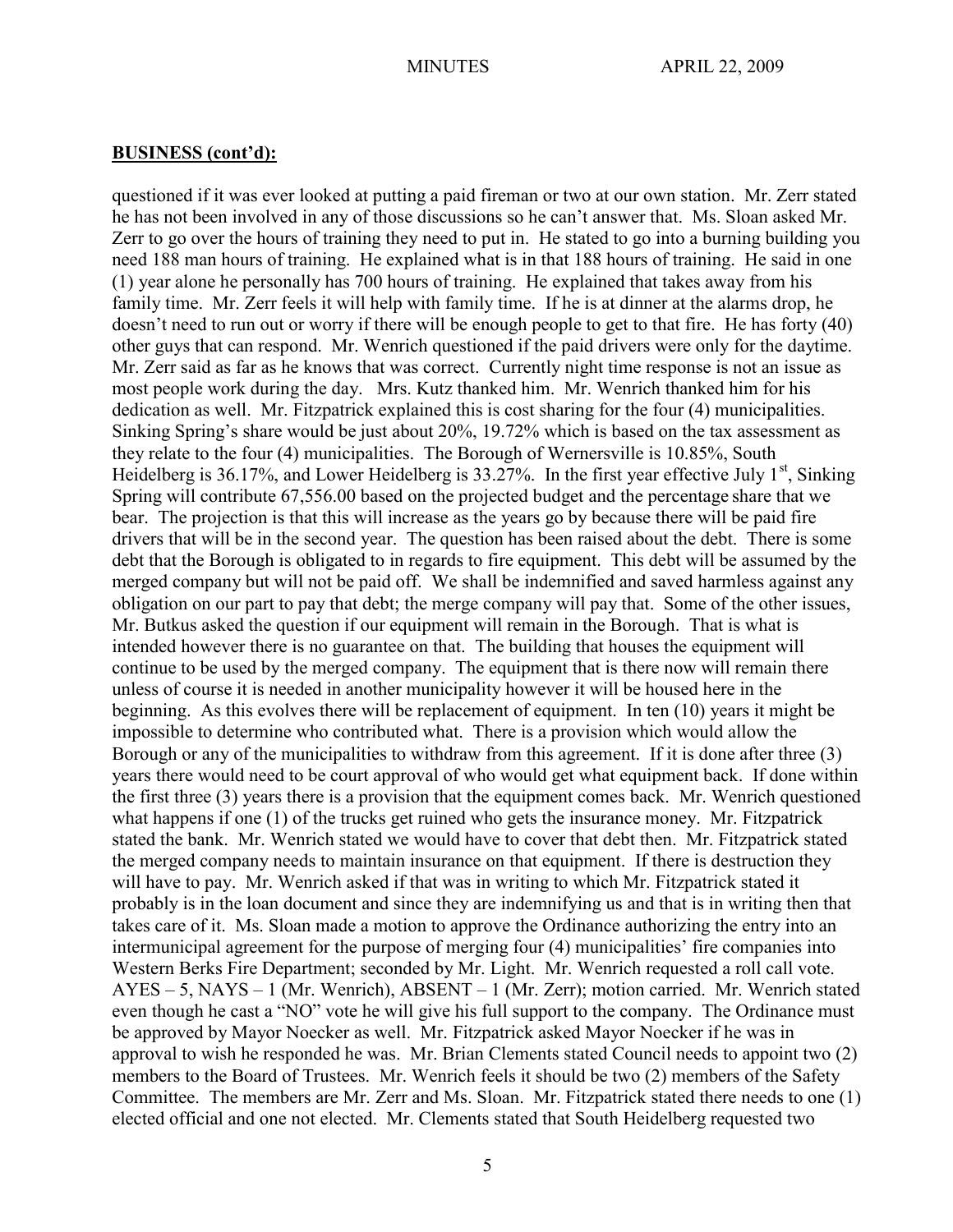elected officials so they will allow that. In addition Mr. Clements stated we need the \$5,000.00 seed money. Mr. Fitzpatrick stated we could requisition that at our next Council meeting on the  $7<sup>th</sup>$ . Mr. Wenrich tabled the issue and asked the Safety Committee for their thoughts.

The next issue was the signed letter of agreement for the police to work the twelve (12) hour days. Mrs. Shade explained this needs to be signed by both the Borough and the police association. Mr. Wenrich stated that this was already approved. Mr. Fitzpatrick stated it was. There were a couple of issues, like holidays, etc. that needed to be addressed. He wasn't sure how it was addressed. Mrs. Shade stated that there is only one  $(1)$  holiday which is the 4<sup>th</sup> of July. Under this agreement they will get the twelve (12) hours however if we decide to continue the twelve (12) hour days, this along with bereavement and some other items will need to be looked at. Mr. Fitzpatrick stated it was pretty straight forward. Ms. Sloan asked the Mayor if he is was in favor of this trial period of the twelve (12) hour days. The Mayor is in agreement. Ms. Sloan stated we have the option to extend it or not extend it to which everyone agreed. It is a three (3) month trial. Mr. Schmidt made a motion to adopt the three (3) month trial of the twelve (12) hour days; seconded by Mr. Light.  $AYES - 6$ ,  $NAYS - 0$ ,  $ABSENT - 1$  (Mr. Zerr); motion carried. Mr. Schmidt stated he had a chance to review the letter Mrs. Shade received from Mr. Keller. He continued he was a bit confused. He questioned why we are even talking to Mr. Keller on a change to a signed contract. He wanted someone to explain it to him. Mrs. Kutz questioned if he was the other attorney we used for the negotiations to which Mr. Schmidt said yes. Ms. Sloan stated the admin committee went over the old contract vs. the new contract. There were 34 items in the contract. 30 of those items were approved. The way we were able to get through so many points, most of them stayed the same. There were four (4) we were at odds over. At that point we had several other meetings along with several copies of the contract. Ms. Sloan stated she didn't actually pick it up the Mayor did. The Mayor told Ms. Sloan that the last contract did not seem right. It was actually on page 5 she thought. It was Article 2, "Management Security and Rights". It is on page 3 under Section 5A. We had quarterly vs. annually. We also had on the bottom of page 4 some of the language changed. Ms. Sloan stated the Mayor asked her if it looked right. She looked at it and it didn't look right to her. In the meantime she was not sure if it was signed, not signed, waiting to be signed. Mr. Light, the Mayor, and herself all got together and said that was not the recollection of any of them. So, Ms. Sloan called Mr. Keller and asked him about it. Mrs. Kutz questioned if they are allowed to call solicitors. Mr. Schmidt stated we shouldn't be. Ms. Sloan then stated she called Mr. Wenrich and got a meeting together of Mr. Wenrich, Mr. Light, the Mayor and herself. She believed Mr. Zerr was notified. She told Mr. Wenrich there appears to be an issue with this and Mr. Wenrich stated to get a hold of Mr. Keller and we will all have to sit down. Ms. Sloan stated she believed Mrs. Shade and spoken to Mr. Keller and that Mr. Keller wanted to sit down with all of Council to discuss this. Mr. Schmidt stated he understands that however this is a signed contract. He asked Ms. Sloan if that was in the contract to which she said yes it is. To the best of her knowledge she believes it is in there. Then Mr. Schmidt said this is all for nothing. We have a signed contract. He continued shame on us if we signed this and didn't see this verbiage in there. We are obligated to it. However this particular item, he does not have a real issue with. The reason being is all they can do is come to Council and request the twelve (12) hour shift. Council can say no. We don't have to agree to it and the issue goes away. Mr. Schmidt stated should this have been in there, probably not, but I don't think we should spend another dollar of hard earned taxpayer's money fighting something that we signed and we are obligated to adhere to. Ms. Sloan agrees and disagrees with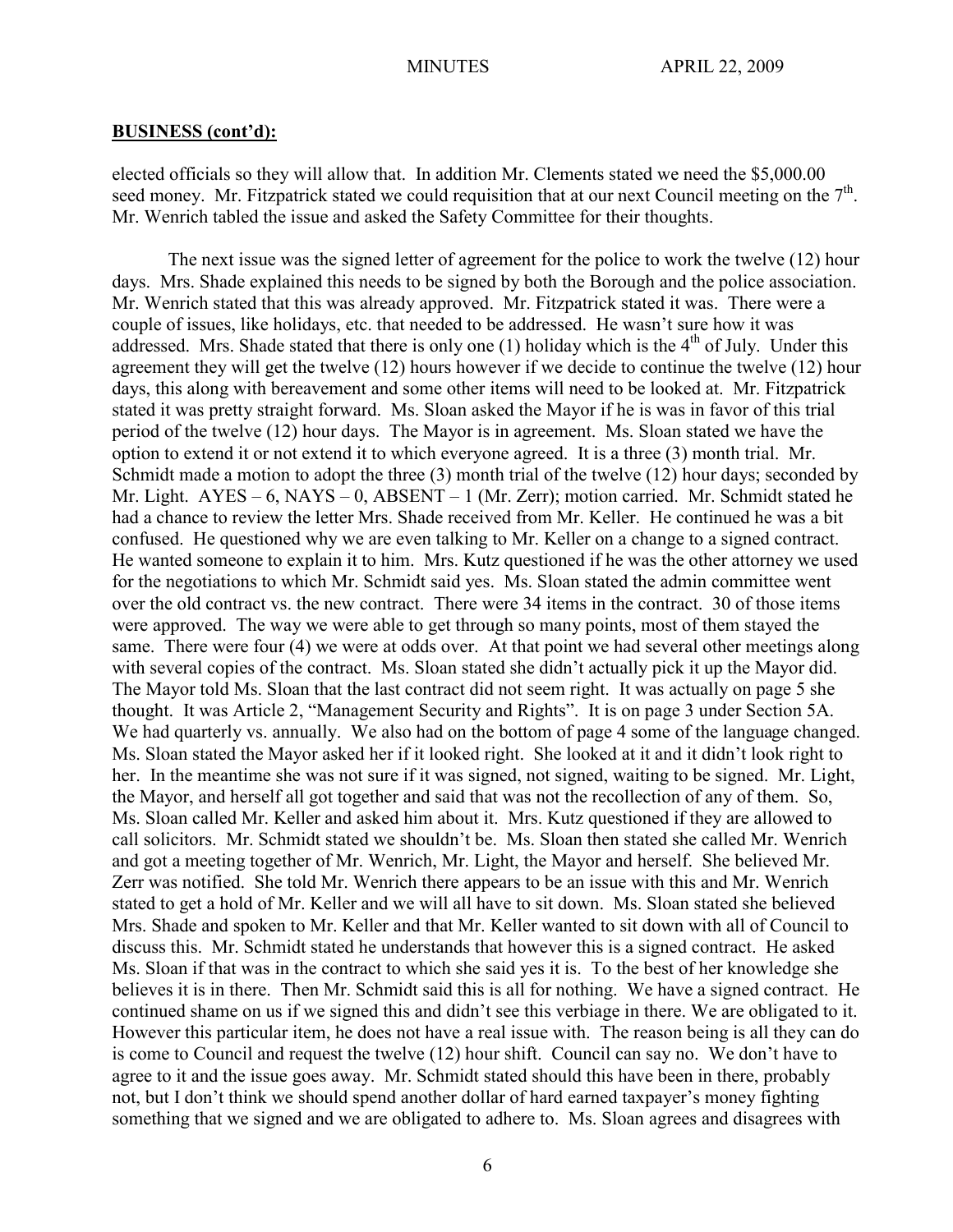him. She questions how did it get in there? She did not have any meetings with admin nor did Bruce or the Mayor have any recollection on this. Mrs. Kutz said we signed the contract. It is signed. Mr. Schmidt stated he believed our Solicitor stated if it is a contract we must honor it. Mr. Schmidt questioned why we are fighting this. He said again, shame on us. Ms. Sloan stated she is moving forward with what Mr. Wenrich asked her to do. Ms. Sloan stated the Mayor pulled this out. It does not agree with some of the Borough Codes. Mr. Schmidt said shame on us. Mr. Schmidt feels we should drop this issue here and now. Mr. Light wanted to see the contract. Mr. Butkus questioned if this contract violates State law. Mr. Fitzpatrick cited the Borough Code. It basically states the Mayor will be in charge of the police force and shall determine where and when they work. However Borough Council establishes how many hours the police shall work in a week. Mr. Butkus stated that answers his question; it doesn't violate the law and Mr. Fitzpatrick stated he agreed. He did say though that this is not his area of expertise. Mrs. Kutz stated she did not think we were to call the attorneys on our own. Mr. Wenrich stated he was approached by members of Council and the Mayor and questioned how verbiage got added into the contract. Mr. Wenrich said the contract was supposedly to be status quo that was presented at the original bargaining table. They said that phrasing was not in the original. He basically instructed the Mayor, Ms. Sloan, and Mr. Light if they wish to contact Mr. Keller to get clarity on it and to see how and when the timeline was that this got interjected into the contract and by whom. Mr. Wenrich stated yes, it is water over the dam and it is down river. He believed they just wanted closure. Mr. Wenrich stated when he read Mr. Keller's note he realized it was done. Ms. Sloan said that it appears some of the wording in this goes against the Code. Mr. Schmidt stated Mr. Fitzpatrick just ruled that out. Mr. Fitzpatrick stated it was the Borough Code. Mr. Schmidt stated if we don't take the time and read it, shame on us. Ms. Sloan stated we did take the time to read it. Mr. Wenrich stated it got by us. Mr. Butkus and Ms. Sloan stated not the version that got signed. The Mayor said that somebody put it in. Mr. Schmidt said it shouldn't have gotten in there, but it did. Mr. Wenrich stated according to Mr. Keller we have no recourse. Ms. Sloan stated we can amend the contract if we want. Mr. Schmidt asked how we can do that. Mr. Fitzpatrick stated we can't without the approval of the other side. Mr. Schmidt said I wouldn't agree to that to which Mr. Butkus stated they would probably make some other conditions.

The next item was the Red Flag Program. Mr. Fitzpatrick explained that the Federal Trade Commission is concerned about identity theft. Every business and municipality that is supplying a service for credit is bound to enact certain regulations to prevent identity theft of confidential information of its customers. We provide sewer service to our customers and we do that on credit. We are required to enact certain regulations to try to prevent the identity theft. There was a guideline prepared for Borough employees to follow to avoid the theft. We must keep certain matters confidential so we are required to pass this program. It is detailed. Ms. Sloan made a motion to enact the Red Flag Program; seconded by Mr. Schmidt. AYES – 6, NAYS – 0, ABSENT – 1 (Mr. Zerr); motion carried.

The next item was the rental of the sewer truck to Leesport Borough. Mr. Schmidt was approached by Miller Environmental for use of our televising truck. The good news is for every night they use the truck that is \$500.00. They will take all the liability. The Miller people who work at our plant will be the ones using the truck. They are covering the people's overtime. Ms.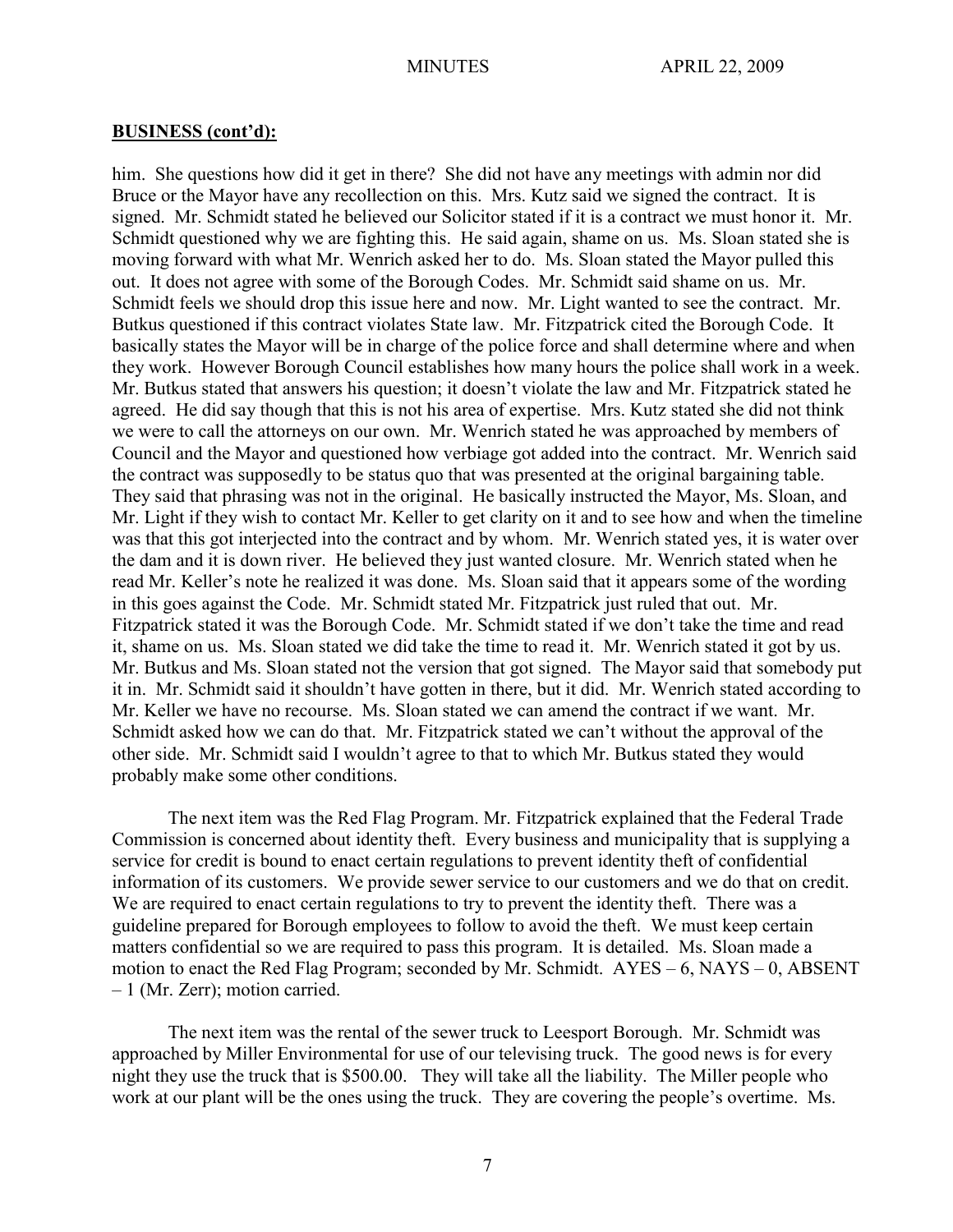Sloan questioned if something happens to our truck it's covered. Mr. Schmidt said yes. Mr. Butkus questioned which Borough is paying for the fuel and the generators. Mrs. Shade stated when Mr. Poyner spoke to her; she believed that they will be picking up the costs. Mr. Butkus said as long as we get that clarified it is okay. Mr. Fitzpatrick stated they have to pay the liability. Mr. Fitzpatrick stated have Miller prepare a contract and he shall review it. Ms. Sloan wants the insurance laid out. Mr. Butkus wants it in writing if there is an emergency the truck will be returned to the Borough without any penalty. It was decided we will wait till the general meeting to do anything further.

The Memorial Day Parade is Monday, May 25, 2009. It will step off at 10:00 a.m. Mrs. Shade stated that Savage Motors is donating cars and we need to know who from Council will be in the parade and who needs a car. Ms. Sloan stated the Library Board made a request if we could locate a hay wagon for the little ones to use during the parade as well. Mr. Hart will look into it. Mr. Wenrich requested Council t get back to Mrs. Shade as soon as possible on the parade.

Meet the Candidate Night will be Thursday, May  $7<sup>th</sup>$  at 6:00 p.m. It is the same night as our general meeting.

Mr. Schmidt stated we need to appoint someone to the TIF Committee which is Tax Incremental Financing. Mrs. Shade stated that Mrs. Kutz spoke to Mr. Bernard Campbell. Mrs. Kutz stated Mr. Campbell is willing to take on the position however he does travel a lot. Mr. Schmidt explained again what TIF is. Currently the County will give 100%, he assumes the Borough will give 100% and we shall need to approach the School Board as to what they would like to give. Mr. Schmidt a motion to appoint Mr. Bernard Campbell as our representative on the TIF Committee; seconded by Mrs. Kutz.  $AYES - 6$ , NAYS – 0, ABSENT – 1; motion carried.

Mr. Butkus wanted to clarify the property around the sewer plant that the Borough owns but is not utilizing and was presumably and will still be farmed. The question was in regards to Miller mowing the grass. The grass they mow is around the edge of the outside of the fence, inside of the fence, and in the right of way. The reason the Authority did this years ago was because it was cheaper. He will still be farming a bit of the sewer property. Mr. Wenrich questioned what the agreement was to liability. Mr. Schmidt stated he didn't know he was even doing that till recently. Mr. Butkus suggested that we write something up more of a formal contract. It should state he is responsible for the liability. Mr. Butkus stated it was all based on hearsay and rumor. Mr. Wenrich heard that the farmer was leasing from the Authority. No one knew how much; no one knew if anything was ever paid. Ms. Sloan stated he is getting a good deal. Mr. Wenrich doesn't want the Borough to be held responsible for anything and he doesn't know about the monetary value of it that is up to the rest of Council. Ms. Sloan questioned how much land is involved. Neither Mr. Schlott nor Mr. Butkus knew. Mr. Schlott stated he believed the parcel was about 50 or 55 acres but that does include the treatment plant as well as some wooded area. Mr. Light questioned if anyone knew what the Authority was being paid. Mr. Butkus did not know. Mr. Fitzpatrick stated we were informed that it was for keeping the area mowed. Mr. Wenrich stated it was a gentleman's agreement that he believed started fifty (50) plus years ago. Ms. Sloan stated we should have some monetary figure in there so we can ratify the contract. She was thinking around \$100; she questioned if that wasn't the law now. Mr. Fitzpatrick stated no. Consideration can be a dollar as long as it states you are intending to be legally bound by it. That is adequate. Mr. Butkus wanted